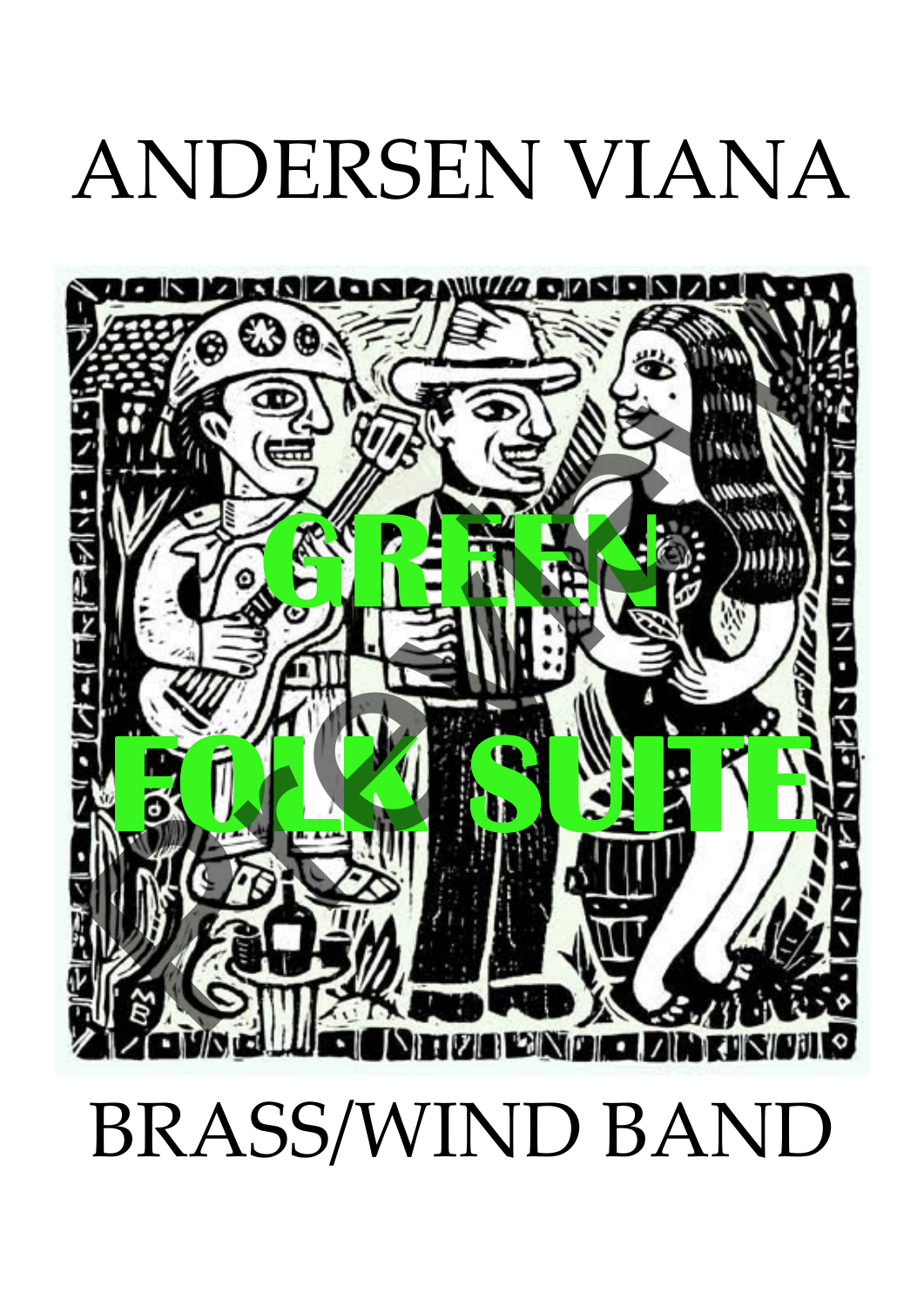GREEN FOLK SUITE is a selection of small folk Brazilian songs that are known widely for around two hundred million persons. These songs make part from the school life up to the adult life of the people, and the children begin to learn them still babies. It is a rich inheritance not only for one country, but of whole world. This version with five songs — CAI CAI BALÃO, O MEU BOI MORREU, BAMBALALÃO, CAPELINHA DE MELÃO e SAMBA LÊ LÊ — was written for instrumental group with five melodic parts and three parts of percussion. GREEN FOLK SUITE makes part of a major project dedicated to the music composed for brass and winds without any specific indication of instrumentation (Open Scores), which make this piece ideal for beginners playing any kind of brass and/or winds.

…………………

………………

………………

GREEN FOLK SUITE é uma seleção de pequenas canções folclóricas brasileiras amplamente conhecidas por cerca de duzentos milhões de pessoas. Estas canções fazem parte desde a vida escolar até a vida adulta das pessoas, e as crianças começam aprendê-las ainda bebês. É um rico patrimônio não apenas de um país, mas de todo o mundo. Esta versão com cinco canções – CAI CAI BALÃO, O MEU BOI MORREU, BAMBALALÃO, CAPELINHA DE MELÃO e SAMBA LÊ LÊ — foi escrita para grupo instrumental com cinco partes melódicas e três partes de percussão. GREEN FOLK SUITE faz parte de um projeto maior dedicado à música para metais e sopros sem indicação específica de instrumentação (Open Scores), ideal para iniciação musical para quaisquer tipos de instrumentos de metais e/ou sopros. BRINTMENTALIZED CONTRACT LETTER CONTRACT LETTER AND THE CONTRACT CONTRACT CONTRACT CONTRACT CONTRACT CONTRACT CONTRACT CONTRACT CONTRACT CONTRACT CONTRACT CONTRACT CONTRACT CONTRACT CONTRACT CONTRACT CONTRACT CONTRACT CONT

RANGES USED IN THIS PIECE:

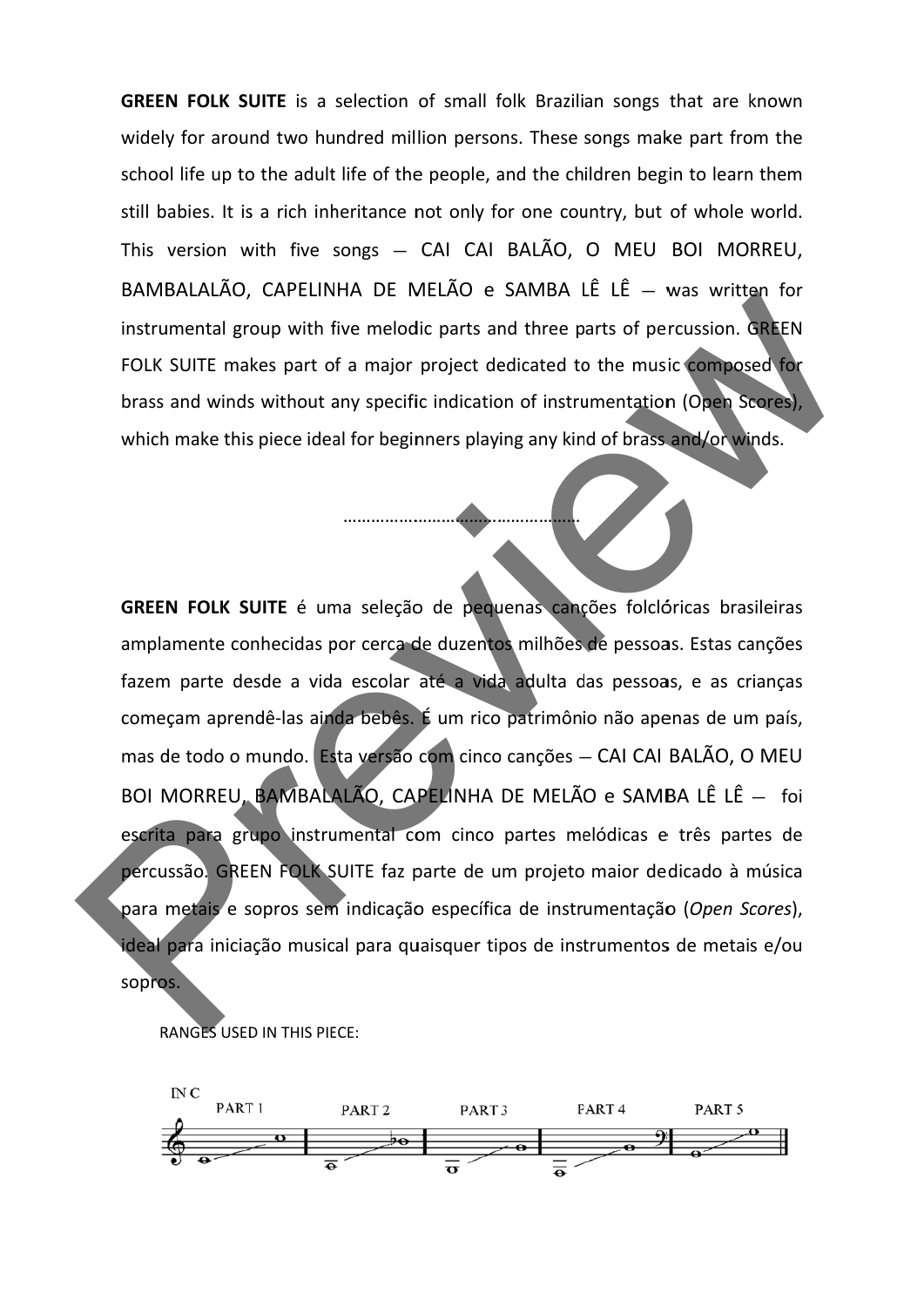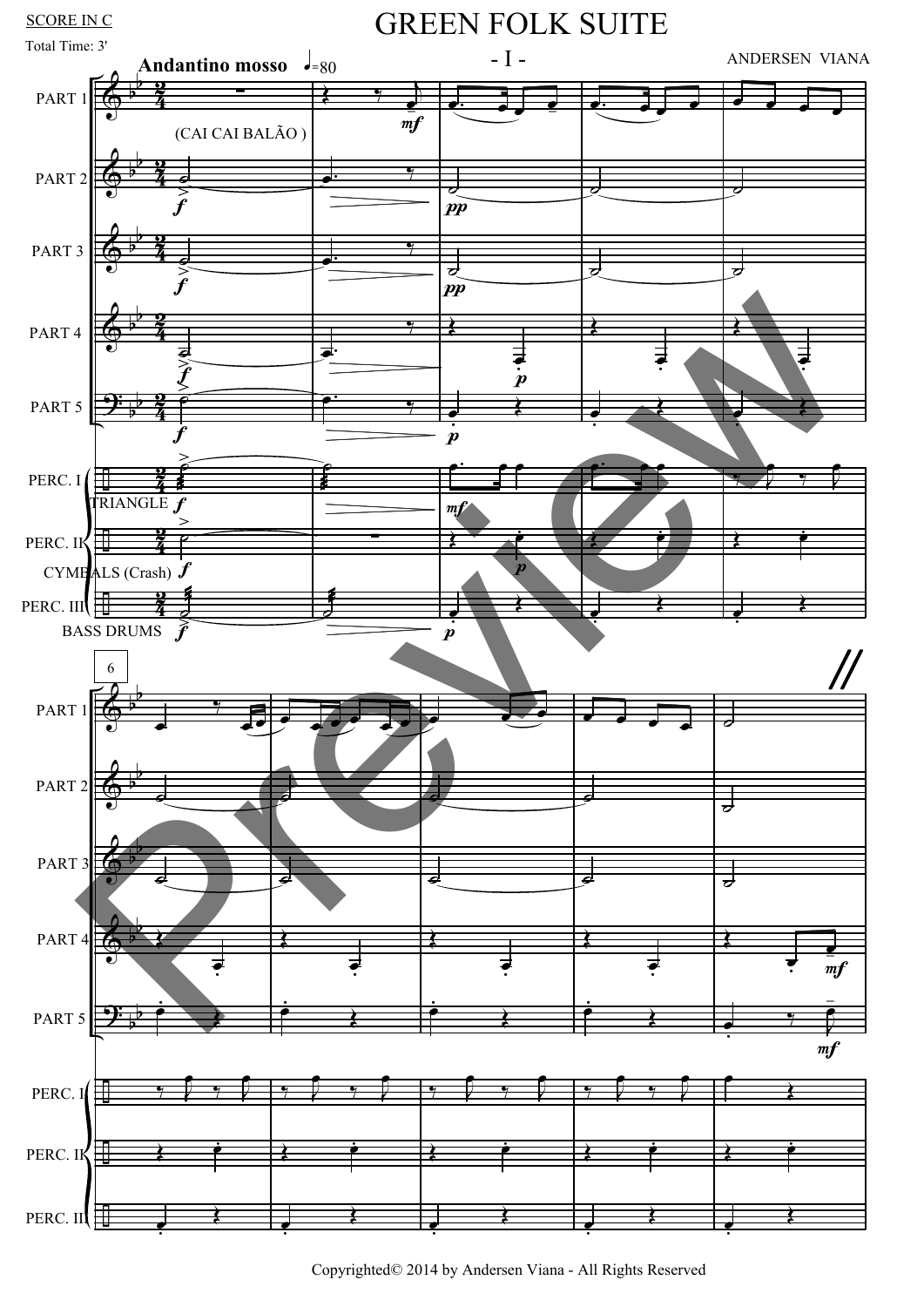

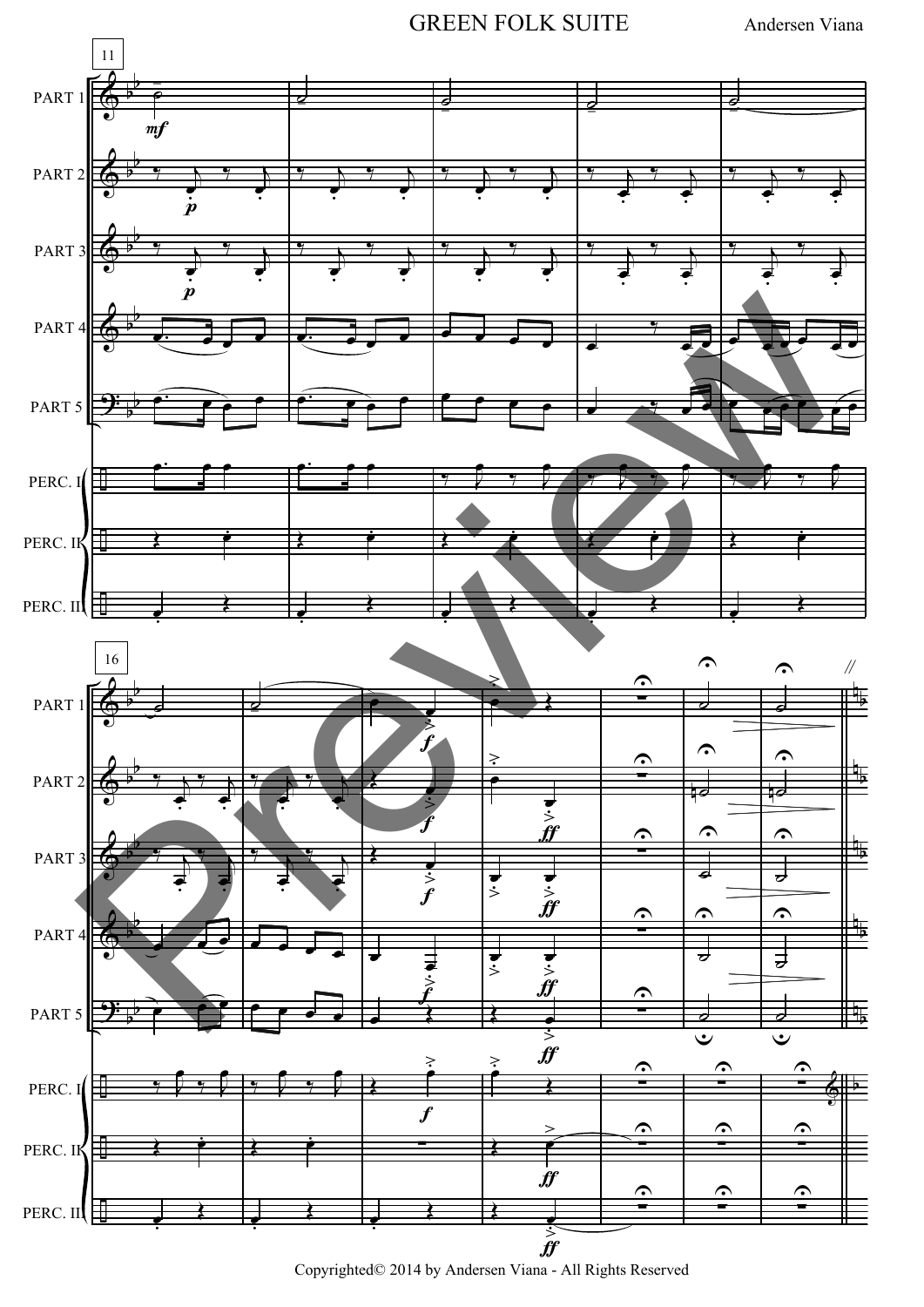

Copyrighted© 2014 by Andersen Viana - All Rights Reserved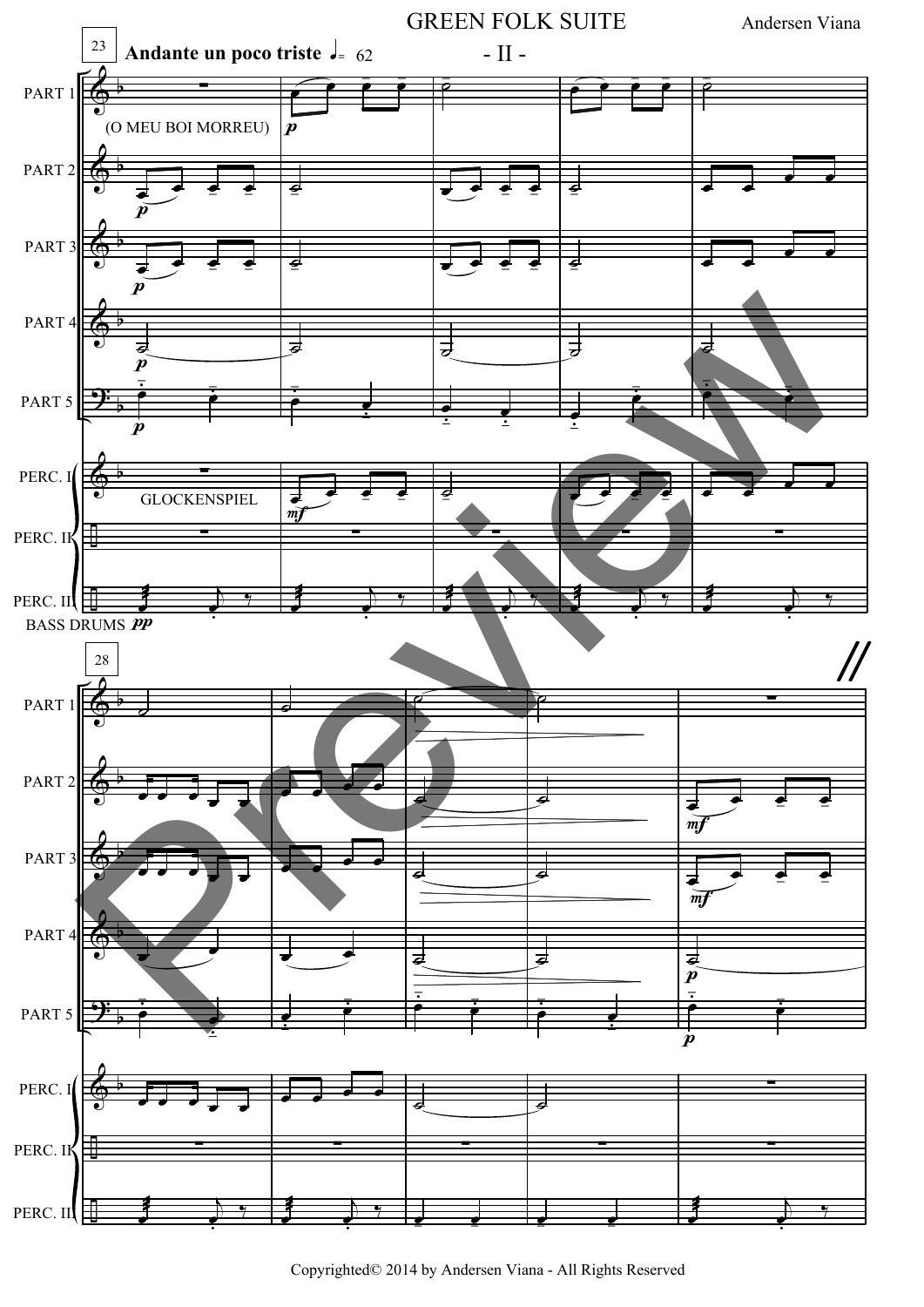GREEN FOLK SUITE Andersen Viana

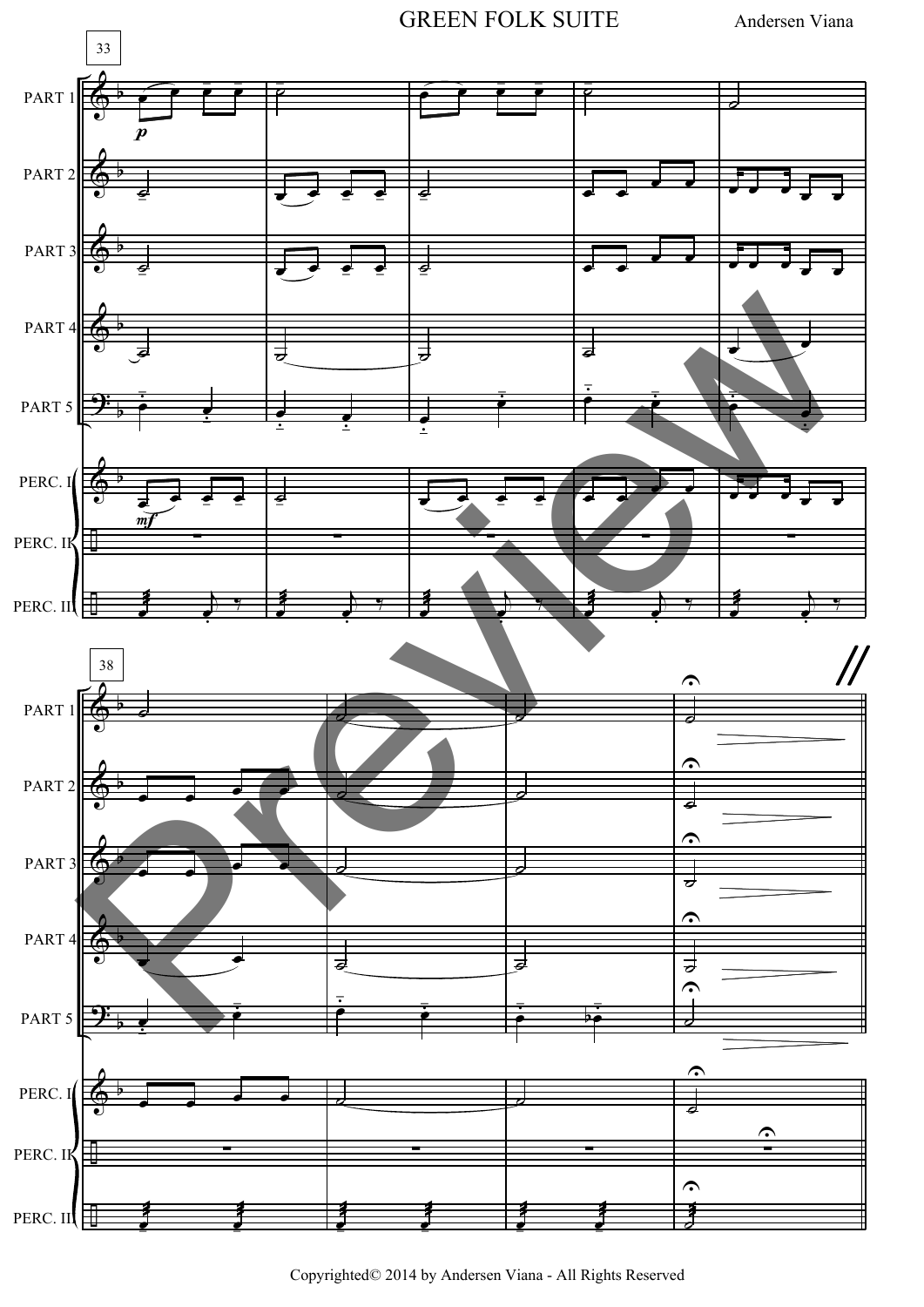

Copyrighted© 2014 by Andersen Viana - All Rights Reserved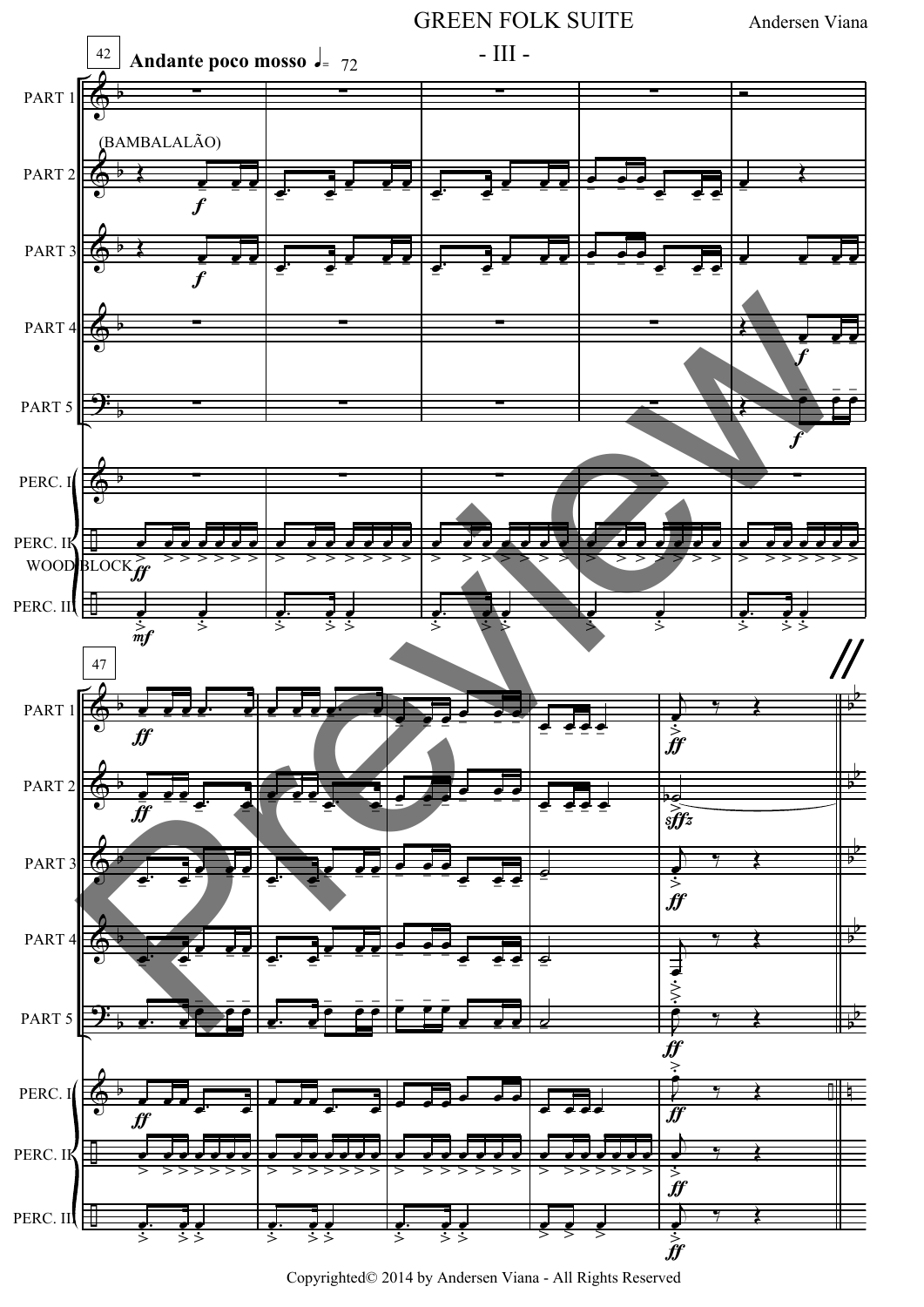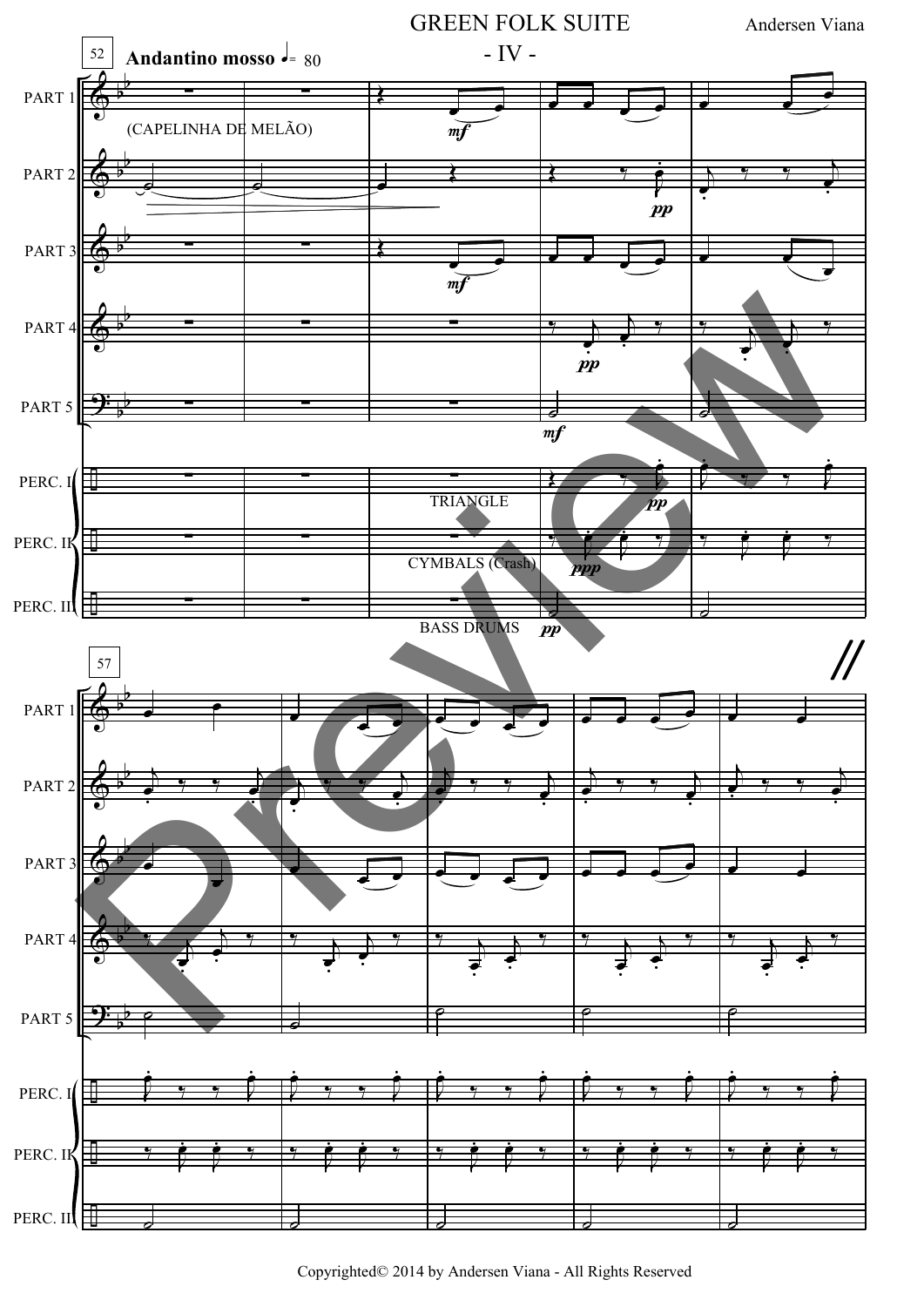GREEN FOLK SUITE Andersen Viana

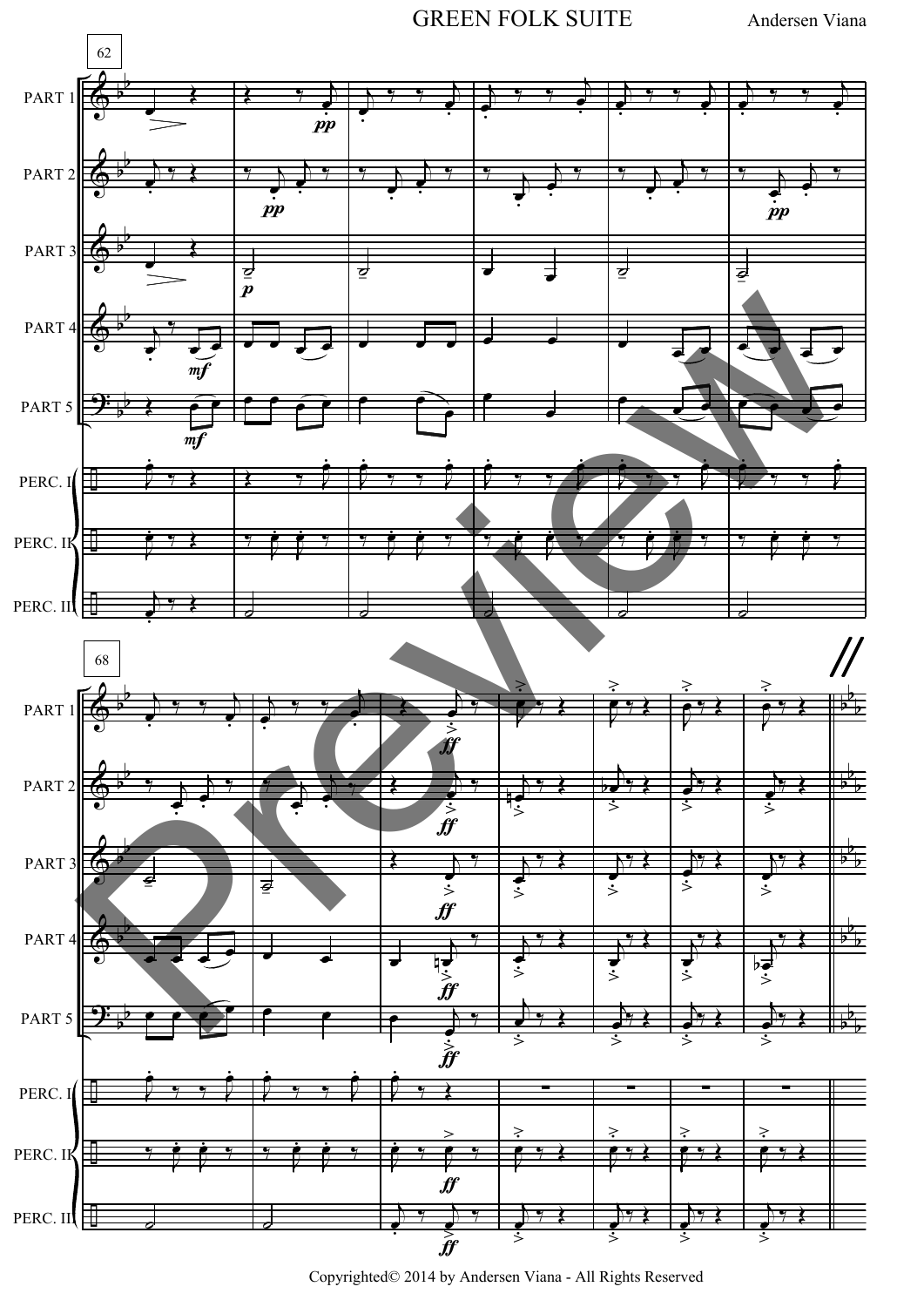

Copyrighted© 2014 by Andersen Viana - All Rights Reserved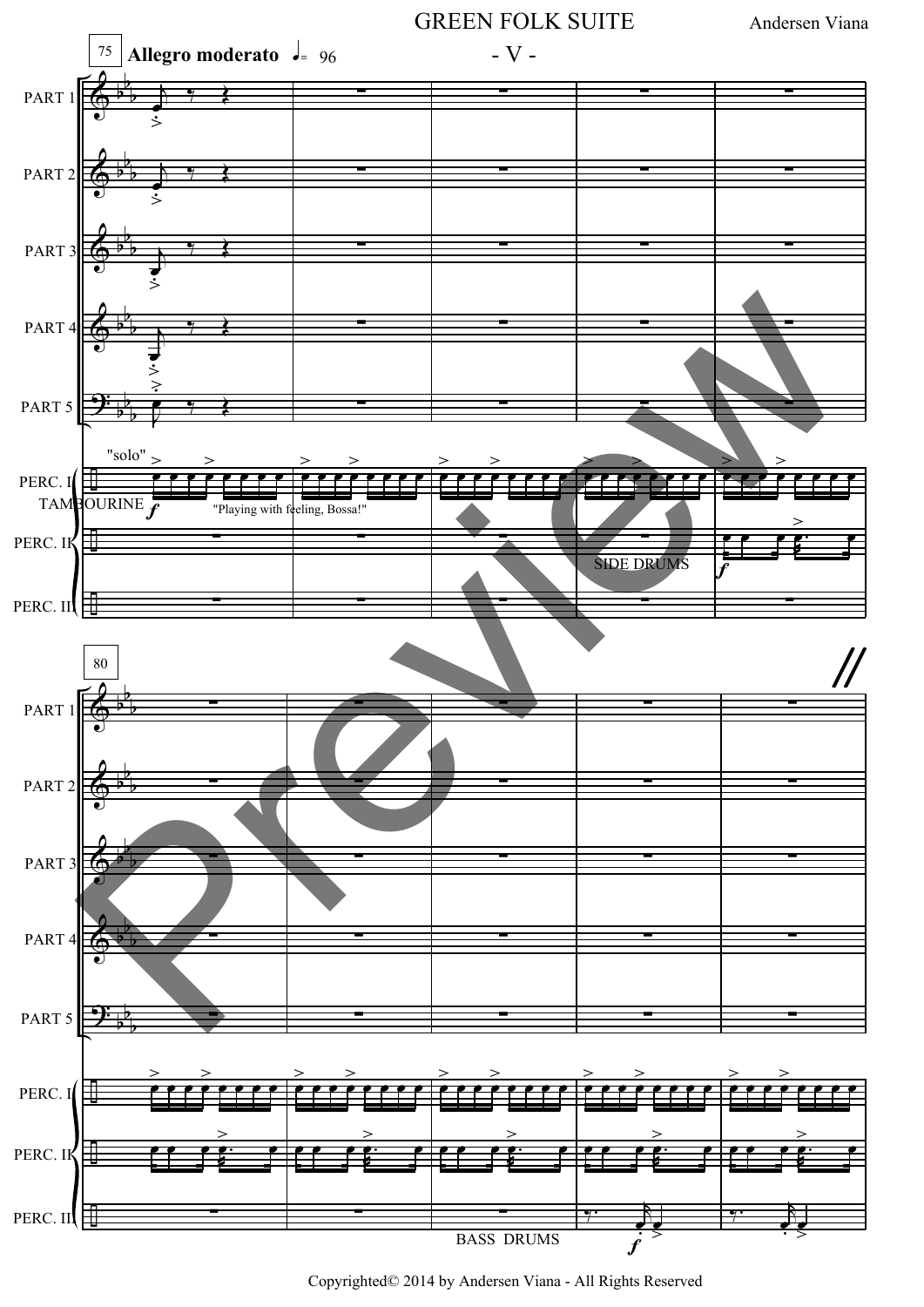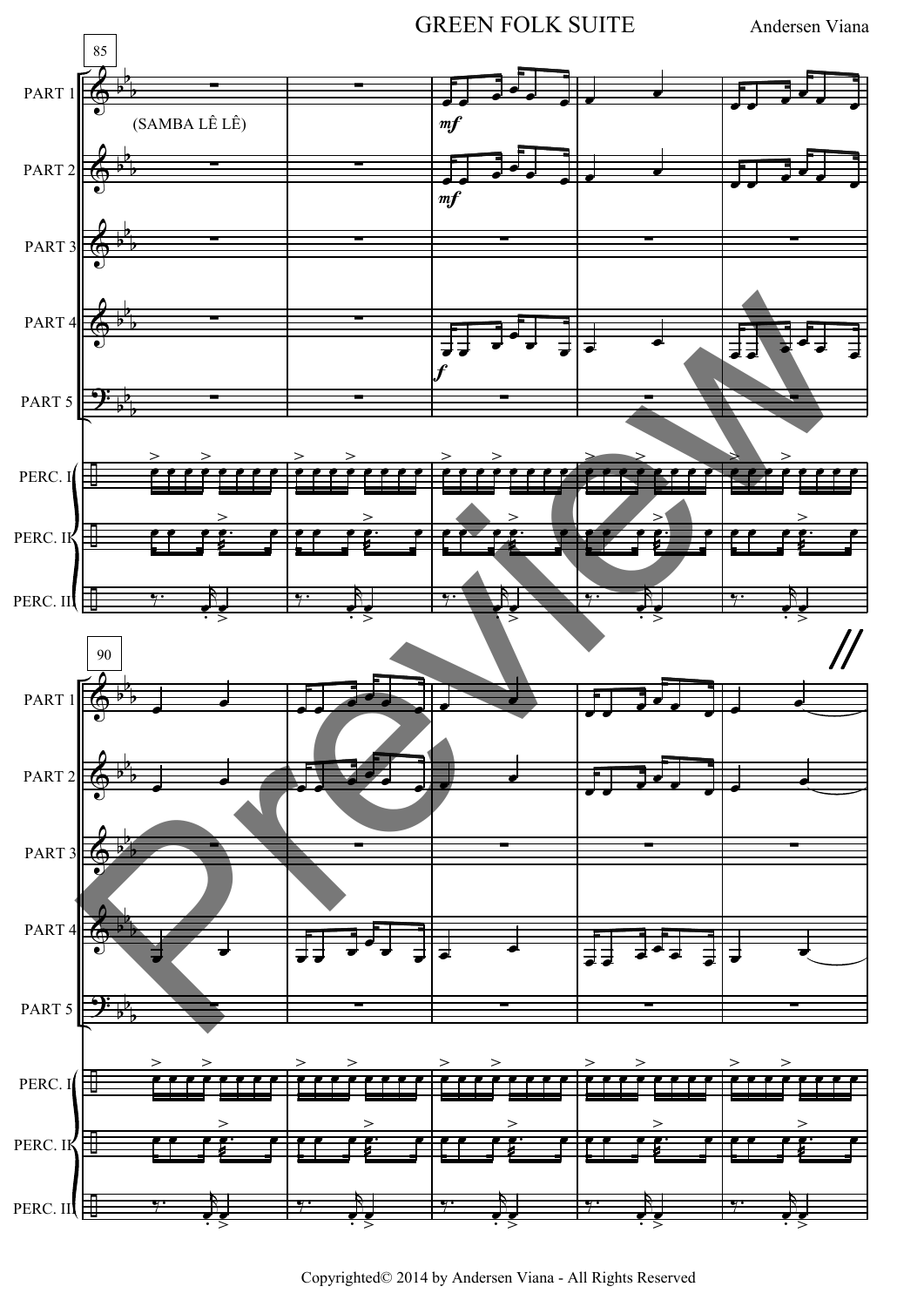